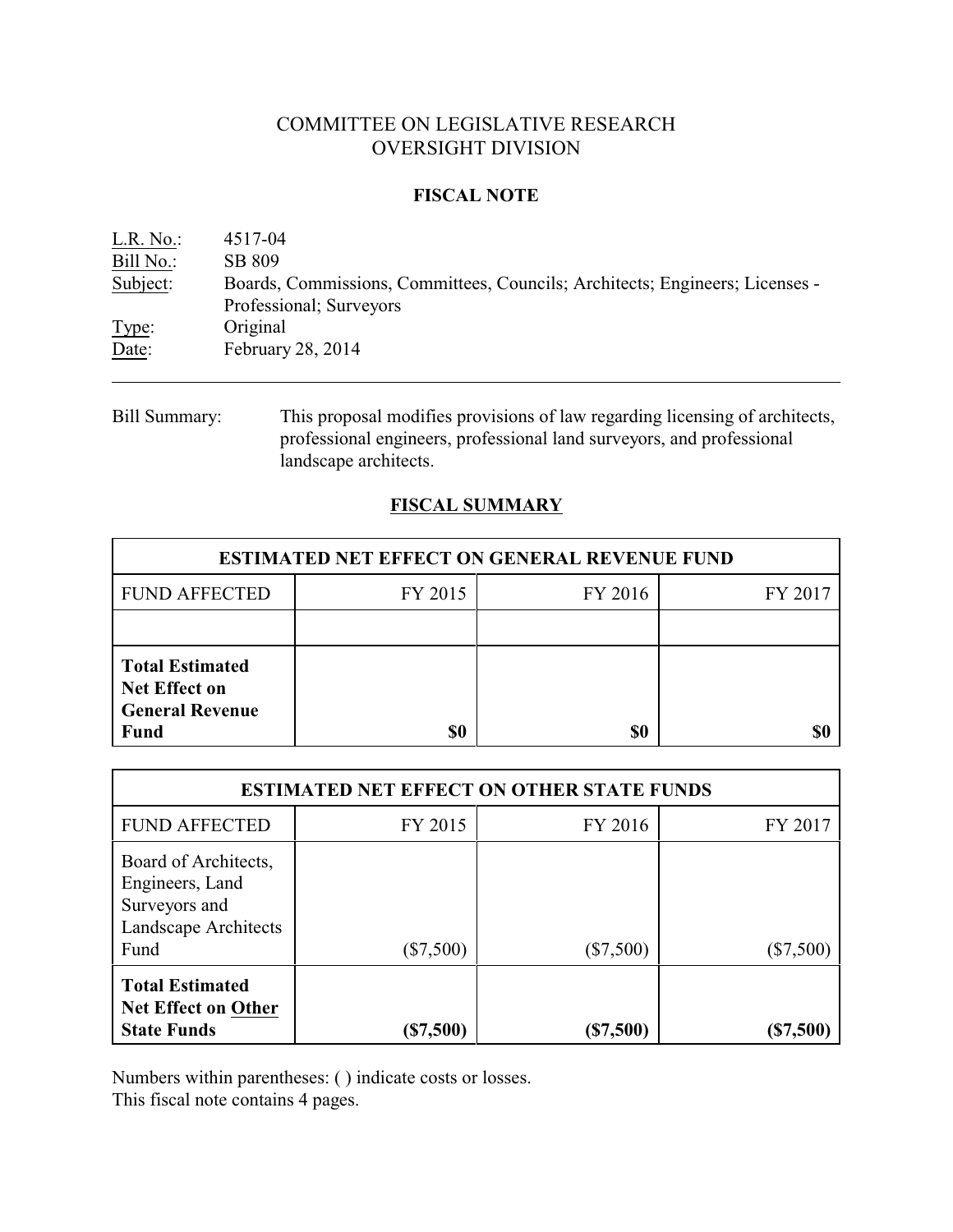L.R. No. 4517-04 Bill No. SB 809 Page 2 of 4 February 28, 2014

| <b>ESTIMATED NET EFFECT ON FEDERAL FUNDS</b>                               |         |         |         |  |  |
|----------------------------------------------------------------------------|---------|---------|---------|--|--|
| <b>FUND AFFECTED</b>                                                       | FY 2015 | FY 2016 | FY 2017 |  |  |
|                                                                            |         |         |         |  |  |
|                                                                            |         |         |         |  |  |
| <b>Total Estimated</b><br><b>Net Effect on All</b><br><b>Federal Funds</b> | \$0     | \$0     |         |  |  |

| <b>ESTIMATED NET EFFECT ON FULL TIME EQUIVALENT (FTE)</b>    |         |         |         |  |  |
|--------------------------------------------------------------|---------|---------|---------|--|--|
| <b>FUND AFFECTED</b>                                         | FY 2015 | FY 2016 | FY 2017 |  |  |
|                                                              |         |         |         |  |  |
|                                                              |         |         |         |  |  |
| <b>Total Estimated</b><br><b>Net Effect on</b><br><b>FTE</b> |         |         |         |  |  |

 $\Box$  Estimated Total Net Effect on All funds expected to exceed \$100,000 savings or (cost).

 $\Box$  Estimated Net Effect on General Revenue Fund expected to exceed \$100,000 (cost).

| <b>ESTIMATED NET EFFECT ON LOCAL FUNDS</b>      |  |     |     |  |  |
|-------------------------------------------------|--|-----|-----|--|--|
| FUND AFFECTED<br>FY 2016<br>FY 2015<br>- FY 207 |  |     |     |  |  |
| \$0<br><b>Local Government</b>                  |  | \$0 | \$0 |  |  |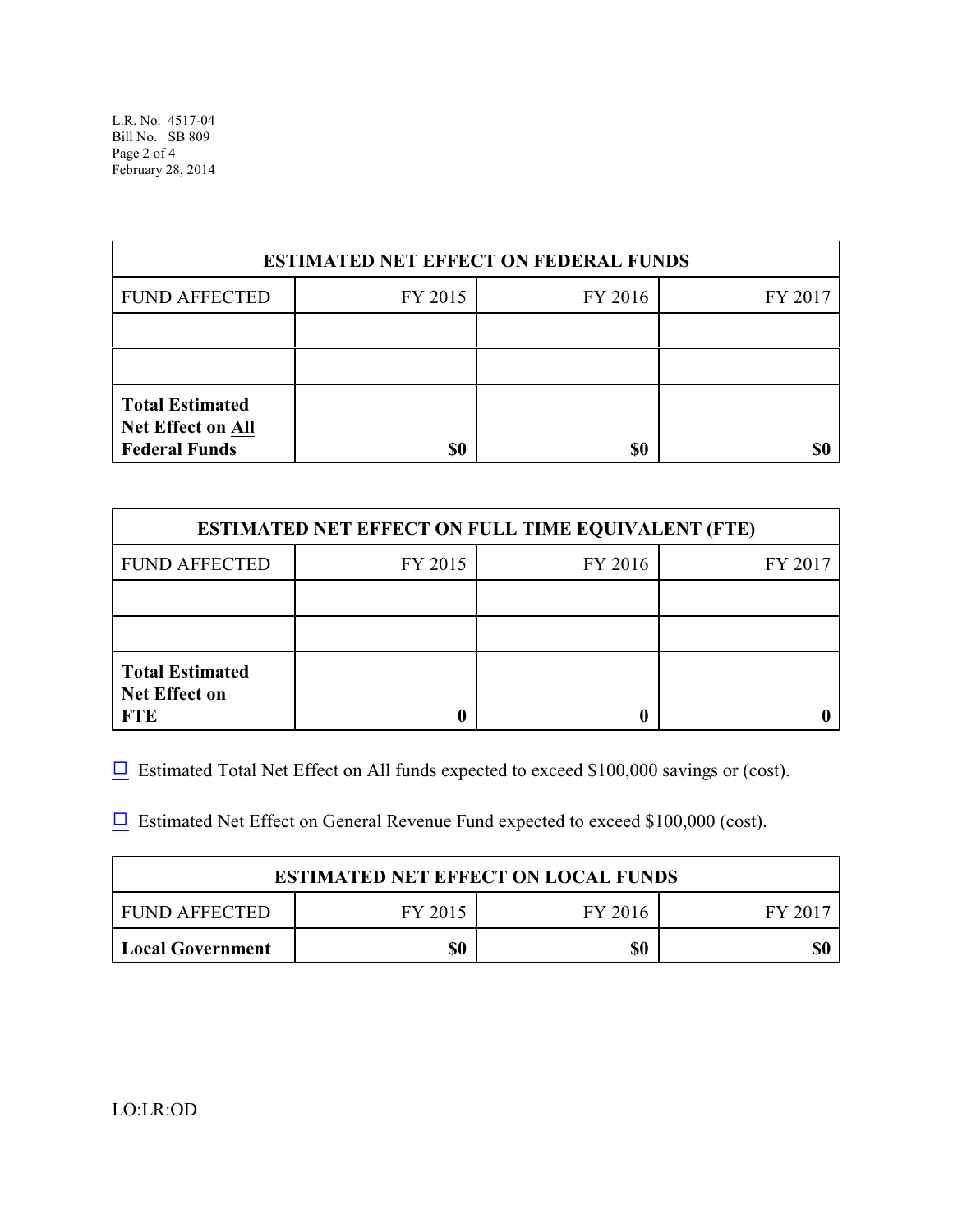L.R. No. 4517-04 Bill No. SB 809 Page 3 of 4 February 28, 2014

#### **FISCAL ANALYSIS**

#### ASSUMPTION

Officials from the **Department of Insurance, Financial Institutions and Professional Registration** assume that this legislation increases the per diem for board members on the Board of Architects, Engineers, Land Surveyors and Landscaped Architects by \$25 for each day devoted to the affairs of the board. With the per diem increase, the board will incur increased personal services expenses. The board meets in person, for two days at minimum, four times per year or 8 working days per year. Prior to each board meeting, agendas and supporting documents are sent to each board member to review, which takes 10 hours on average per meeting. With four meetings a year, this equates to an additional 5 working days a year. They also send electronically, a weekly packet of board materials to the board members every Friday for their review taking one hour on average, 7 working days per year. The total number of working days per year calculated per board members is 20 days. There are 15 members currently serving on the Board of Architects, Engineers, Land Surveyors and Landscaped Architects. This will increase the board costs by \$7,500, annually (15 Members X 20 Days X \$25).

| <b>FISCAL IMPACT - State Government</b>                                                                                                             | FY 2015<br>$(10 \text{ Mo.})$ | FY 2016     | FY 2017     |
|-----------------------------------------------------------------------------------------------------------------------------------------------------|-------------------------------|-------------|-------------|
| <b>BOARD OF ARCHITECTS,</b><br><b>ENGINEERS, LAND SURVEYORS</b><br><b>AND LANDSCAPE ARCHITECTS</b><br><b>FUND</b>                                   |                               |             |             |
| Costs - Per Diem Increase for Board<br>Members                                                                                                      | $(\$7,500)$                   | $(\$7,500)$ | $(\$7,500)$ |
| <b>ESTIMATED NET EFFECT ON</b><br><b>BOARD OF ARCHITECTS,</b><br><b>ENGINEERS, LAND SURVEYORS</b><br><b>AND LANDSCAPE ARCHITECTS</b><br><b>FUND</b> | (\$7,500)                     | (S7,500)    | (\$7,500)   |

LO:LR:OD